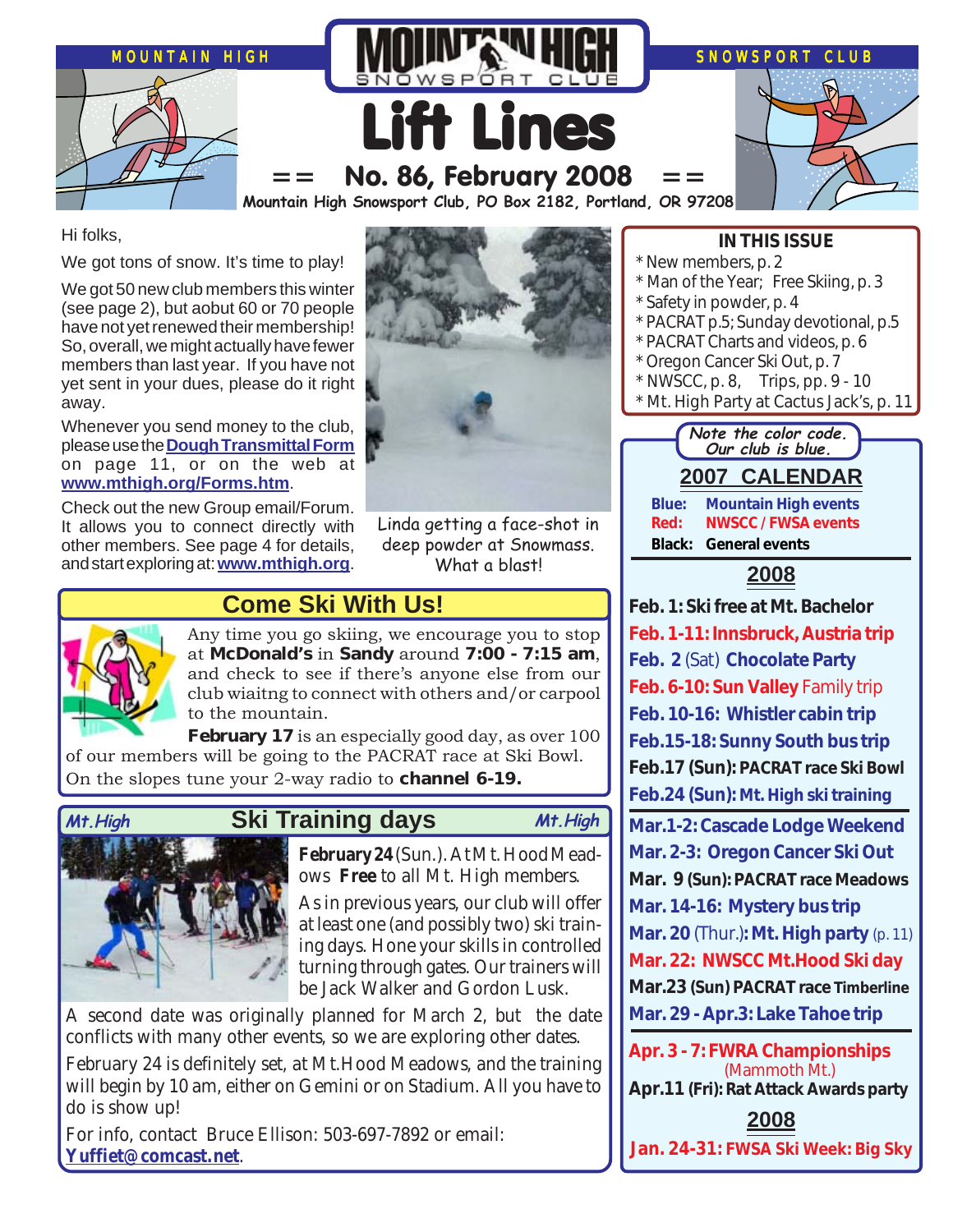### MOUNTAIN HIGH **Recent Events** SNOWSPORT CLUB

## page 2 Lift Lines 86, Feb. 2008

| Far West Ski Week: Whistler                                                                                                                                                                                                                                                                                                                                                                            | Mt. High                                                                                                                                                                                                    | <b>Chocolate Party</b>                                                                                                                                                                              | Mt. High |
|--------------------------------------------------------------------------------------------------------------------------------------------------------------------------------------------------------------------------------------------------------------------------------------------------------------------------------------------------------------------------------------------------------|-------------------------------------------------------------------------------------------------------------------------------------------------------------------------------------------------------------|-----------------------------------------------------------------------------------------------------------------------------------------------------------------------------------------------------|----------|
| Jan. 19 - 26, 2008. The biggest ski<br>party in th annual Far West trip. The<br>Whistler/Blackcomb was attended<br>by 742 people from Oregon, Wash-<br>ington, California, Arizona, Idaho,<br>and Nevada.<br>Next winter, <b>Jan 24 - 31, 2009</b> , the<br>Far West Ski Week will be at Big<br>Sky, Montana. For info, contact:<br><b>Barbara Bousum</b> , 503/224-3584,<br><b>BBousum@gmail.com.</b> | February $2nd$ (Saturday).<br>home of Cindy and Bruce Ellison<br>were:<br>Most Decadent: Kurt Krueger<br>Most Chocolatiest : Debbie Korr<br><b>Most Creative:</b><br>partaking of all the delicious treats! | The annual party was a fun event, held att the<br>As usual, we had a contest, and the winners<br>Alice Morris (new member)<br>Congratulations to the winners! Of course, everyone else had fun too, |          |

Got any photos of any of the above events? Either send a few of the best to Emilio, for inclusion in the newsletter or on the web site, or post them in the Snapfish photo albums or anywhere else on the internet, and then provide us with the internet address where we can find your photos. See more photos of recent events at **[www.mthigh.org/PhotosRecent.htm](http://www.mthigh.org/PhotosRecent.htm)**.

| <b>Welcome New Members</b> |                            |                           |  |  |
|----------------------------|----------------------------|---------------------------|--|--|
| A warm wel-                | <b>Jim Kasten</b>          | <b>Pamela Jo Gentry</b>   |  |  |
| come to new                | <b>Mike Kohltlepp</b>      | <b>Sue Waymire</b>        |  |  |
| members                    | <b>Michelle Jercinovic</b> | <b>Bob Casalegno</b>      |  |  |
| who have                   | <b>John Jercinovic</b>     | <b>Eugene Stevens</b>     |  |  |
| joined us                  | <b>Mike Friedman</b>       | <b>Larry Alfien</b>       |  |  |
| recently.                  | <b>Lynn Blough</b>         | <b>Alan Polaski</b>       |  |  |
|                            | <b>Dan Gattley</b>         | <b>Leslie Polaski</b>     |  |  |
| <b>Kevin Nichols</b>       | <b>Tim Irwin</b>           | <b>Mindy Bergman</b>      |  |  |
| <b>Carol Schaffer</b>      | <b>Patty Caldwell</b>      | <b>Tom Gunzenhauser</b>   |  |  |
| <b>Jeff Mangini</b>        | <b>Rob Weiss</b>           | <b>George Laird</b>       |  |  |
| <b>Moniquea Degan</b>      | <b>Lori Middleton</b>      | <b>Alina Dussort</b>      |  |  |
| <b>Jill Trulsen</b>        | <b>Stephanie Crawford</b>  | <b>Lori Cronican</b>      |  |  |
| <b>David Valdez</b>        | <b>Alice Morris</b>        | <b>Chris Cronican</b>     |  |  |
| <b>Gary Rodrigues</b>      | <b>Lars Jensen</b>         | <b>Chrsitopher Hensel</b> |  |  |
| <b>Alan Bergen</b>         | <b>Duncan Kitchin</b>      | <b>Mark Kevin Johnson</b> |  |  |
| <b>Diane Dunning</b>       | <b>Linda Kitchin</b>       | <b>Maria Tapias</b>       |  |  |
| <b>Jim Welk</b>            | <b>Jim Kindred</b>         | Laurie O'Hara             |  |  |
| <b>Jeanie Baldwin</b>      | <b>Scott Way</b>           | <b>Gina Lindsay</b>       |  |  |
| <b>Linda Colins</b>        | <b>Gary Olsen</b>          | <b>Kurt Wilke</b>         |  |  |
| <b>Pat Wolfram</b>         | <b>Bill Burnham</b>        | <b>Linda Wilke</b>        |  |  |
| <b>Brad Wood</b>           | <b>Sonya Watson</b>        | <b>Steve Berg</b>         |  |  |

WELCOME TO THE CLUB!

If your name is mis-spelled, or if you can't find it here, please notify Emilio: **[info@mthigh.org](mailto:info@mthigh.org)**, 503-378-0171.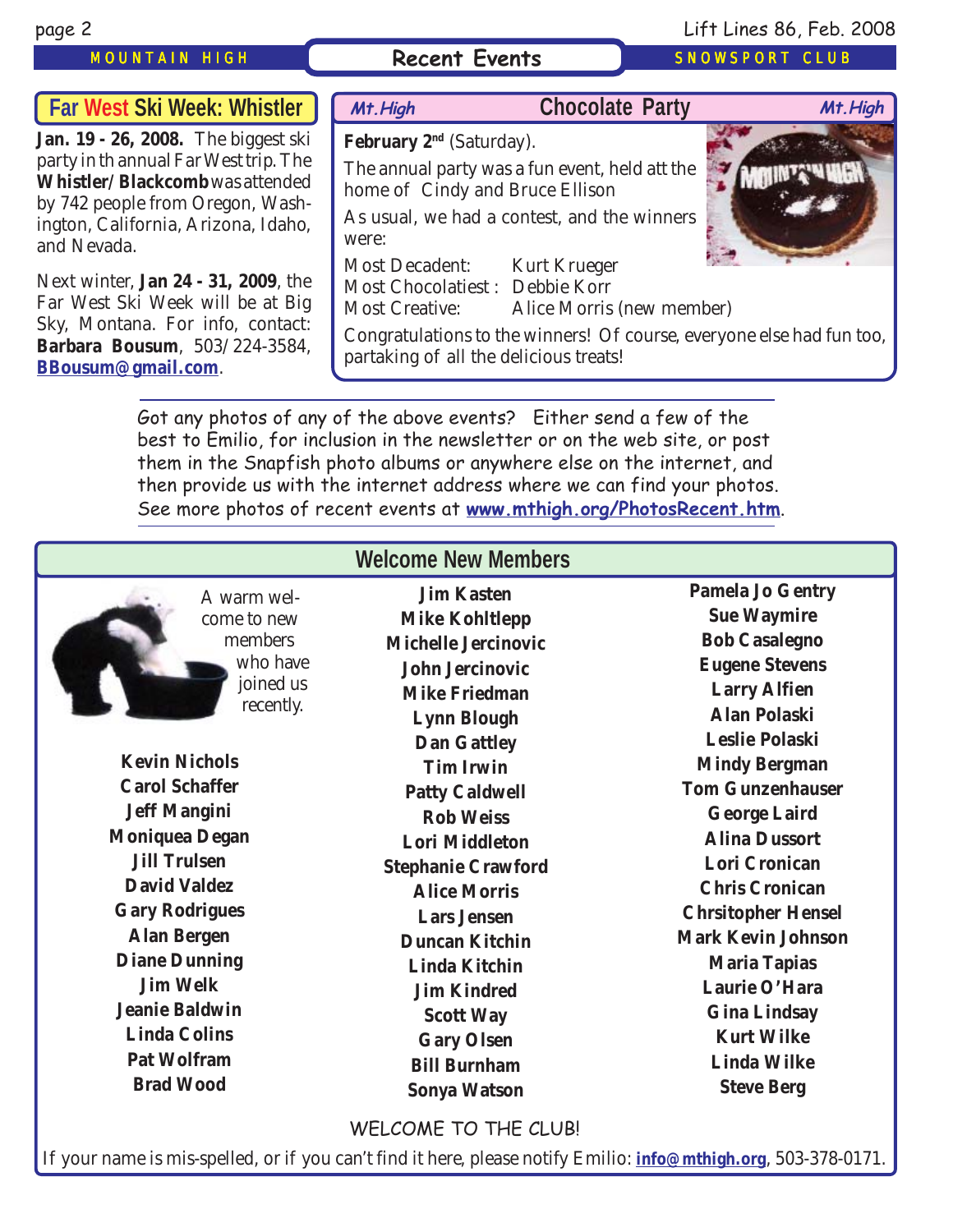#### On the slopes SNOWSPORT CLUB

## **Man of the Year**



**Jack Folliard** has been nominated for Man of the Year. (within our club).

Jack has been a club member for as long as we can remember, has served as PACRAT Chairman for a lot of years, and is still an active racer. The life of a party, and just a swell guy!



### **Woman of the Year**

We are still looking for a woman of the year. Send your nominations to any of the Board members See list on page 11.

More details on page 12, including a list of former honorees.

## **Fusion 8 Events**



A series of 8 competitions named "Fusion 8" will be organized at Mt. Hood Ski Bowl and Timberline this winter. Participation in each event is open to all, for a \$**5** registration fee. But, it is free for Fusion pass holders. It's open to all levels of ability. There will be categories by age, gender, etc. The events are:

Jan. 20:Timberline Slope Style

- Jan. 27:Ski Bowl Slalom
- Feb. 3: Timberline Rail Style
- Feb.10: Ski Bowl Speed Trap
- Feb.17: Timberline Half Pipe
- Feb.24: Ski Bowl Giant Slalom
- Mar. 2: Timberline Skier/Board X
- Mar. 9: Ski Bowl Obstacle Course

A Fusion pass entitles you to ski at both Ski Bowl and Timberline. There are 5 and 10-time passes, as well as season passes. Remember, the Fusion 8 events are FREE for Fusion pass holders.

## **Powder, powder, and more powder!**



What an amazing snow year we've had so far! Tons of snow. Tons of nice, fresh powder.

The whole nation seems to be covered in snow. This is Emilio, having a blast at Snowmass, Colorado, a FWSA award trip for the Safety Person of the Year. See page 4.

### **Free \$kiing corner**

1. Use your **Ski Fever Show** 2 for 1 coupons for **Ski Bowl, Mt. Hood Meadows, Timberline, Hoodoo, Anthony Lakes, Mt. Ashland, Mission Ridge, and Whistler/Blackcomb**. OK, it's not free, but half-price is good!

2. **Shell offers a free lift ticket coupon** for ski areas all over Oregon, Washington, Idaho, and British Columbia every time you buy at least 10 gallons of gas. Details at: **ww[w.skifreedeals.com/](http://www.skifreedeals.com/shell_skiforfree.php) [shell\\_skiforfree.php](http://www.skifreedeals.com/shell_skiforfree.php)**

3. **Warren Miller vouchers:** Free ticket to **Mt. Hood Meadows**, any day in April. Also, at **Crystal Mt.**, a free ticket any Tuesday, or 2 for-1 any other time. Also, free list tickets to: **Apex**, **Big White**, **Silver Star**, and **Sun Peaks**, any time before Dec. 21, 2007 or any time after March 25, 2008.

#### **Special, single day deals**

- **Jan. 28: Mt. Hood Meadows Rotary Night**, 1 9 pm for \$10.
- Feb. 1: Mt. Bachelor "Neighbor Impact" day. 3 cans of food for a free lift ticket.
- **Feb. 8: 49 Degrees North**. Drive your Toyota & ski free!
- **Mar. 7: Mt. Hood Ski Bowl**, "Ski For Sunshine", 4 cans of food to help local families in need, for a free lift ticket.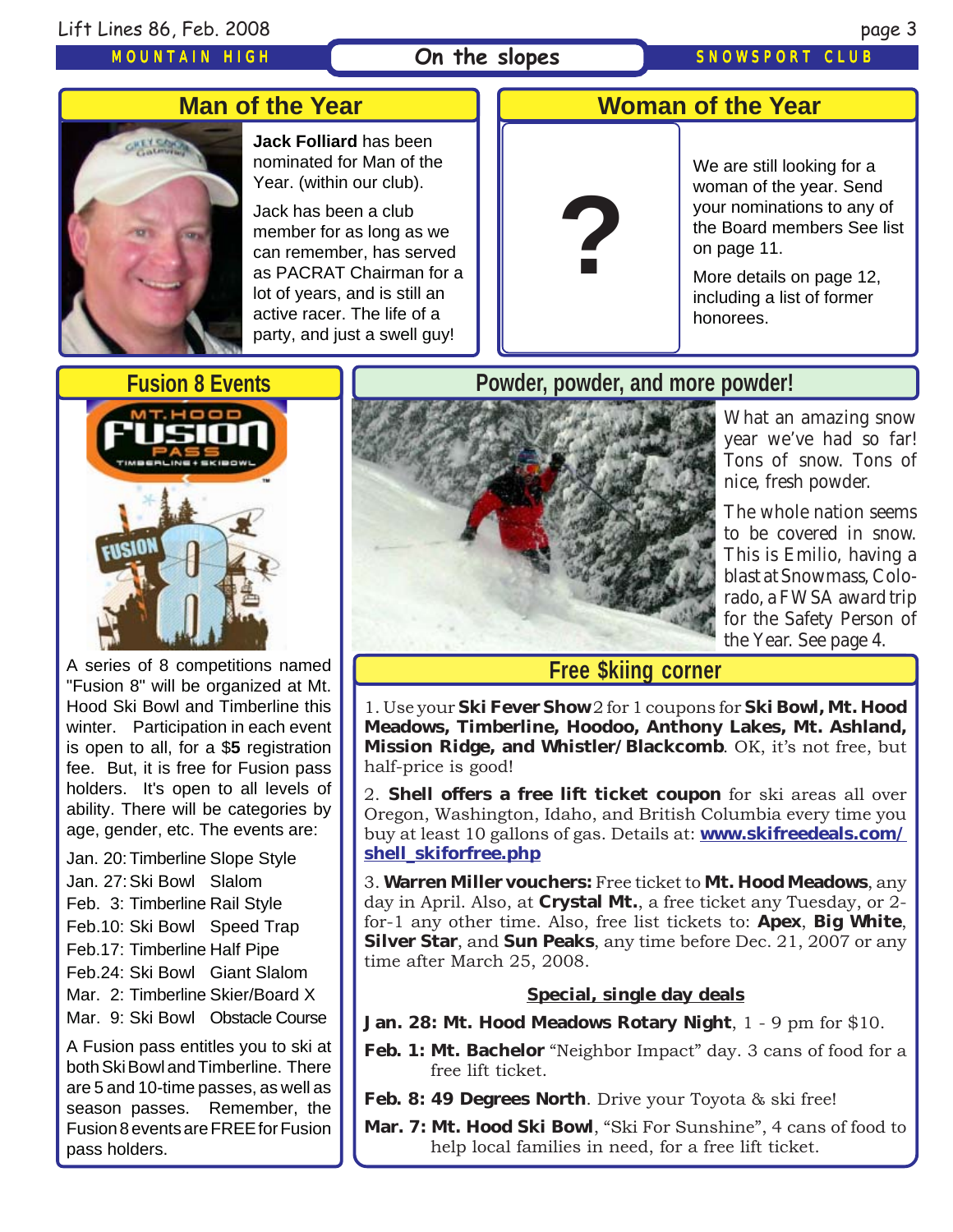page 4 Lift Lines 86, Feb. 2008

MOUNTAIN HIGH **Safety** SNOWSPORT CLUB

#### **Powder Skiing** *- by Emilio Trampuz* **Safety**

Mastering ungroomed terrain gives usa feeling of freedom. No longer are you constrained to the groomed trails. You can ski anywhere!

But deep powder is a challenge. Here are some tips:

1. **Ski with a partner or two.** Keep an eye on each other. Even within the bounds of a ski area, ungroomed slopes are much less traveled. Fewer people to help.

2. **Stay away from roped off areas.** It's for a good reason. Lots of fresh power can be very unstable until it settles (which couldtake days or weeks) or until ski patrol has done some blasting to purpusefully cause unstable spots to avalanche.

3. **Attach powder chords** to your skis. You might not need them 90% of the time, but if you lose a ski in deep powder, it might take hours of digging to find it. Powder chords might make it easier to find your ski.

4. **Know where you are going.** Carry a map. Or go with a guide. Or both.

5. **The further out you go, the more equipment you will need.** A 2-way radio might be enough within a ski area, but out of bounds, you'll need an avalanche transceiver, an avalanche probe, and a shovel.

## **Safety Person of the Year Award**

Each year, forthe past several years, the **Far West Ski Association** awards a Safety Person of the Year award to someone who contributes to the safety of our sport. See more about the award at www.fwsa.org.

The sponsor of this Award is the **Aspen/Snowmass** ski resort, and the prize is a week at that fabulous ski mecca, consisting of 4 ski areas: Aspen Mt., Aspen Highlands, Buttermilk, and Snowmass. See more info about these resorts on our web site. Go to "**[Ski Areas](http://www.mthigh.org/SkiAreas.htm)**", and then click on each individual one under Colorado.

At last year's FWSA Convention, the award went to **Emilio Trampuz**, for the various safety articles in the newsletter and on the web site, as well as for the ongoing promotion of the "Vision for Safer Skiing in the 21st Century" (see below).



Connie Hamlin and Mary Manning from Aspen/Snowmass, Emilio Trampuz, and Richard Lubin (FWSA VP Safety)

#### **Turning Skills -- Vision of Skiing in the 21st Century Safety Safety**

Building up on the idea of a new vision for skiing in the 21st century, started in the July/August 2005 issue of "Lift Lines", resorts could make the slopes **safer** by providing more opportunities for us to practice **controlled turning,** by simply setting up a variety of **fun obstacles** on the slopes. This would not only make the slopes more **fun**, but would also **slow traffic down**, make the slopes **safer**, and lift lines **shorter**.

Urge ski areas to implement this idea. Here's just one of the ways:



Many slopes look like clear-cuts. This is both boring and dangerous, because it invites speeding.

A few well-spaced trees can be so much fun to turn around. A good example is the "Naked Lady" trail at Snowmass, which is not so naked!

This gives people something fun to do on the slopes, rather than just speed down.



For more ideas, and the whole vision, see our web site at: **[www.mthigh.org/Vision.htm](http://www.mthigh.org/Vision.htm)**.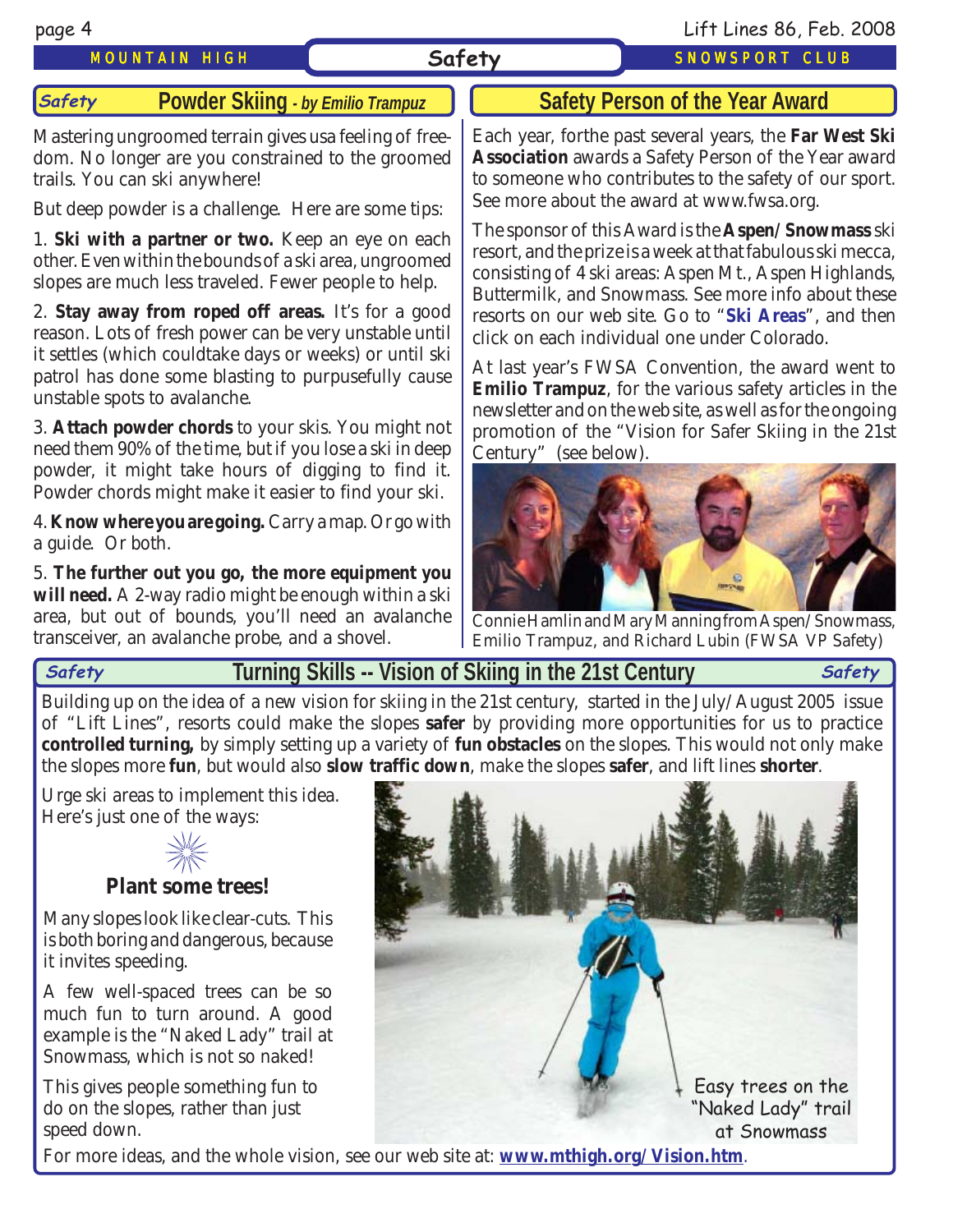PACRAT Racing / Ski Areas SNOWSPORT CLUB



**Pacific NW Area Clubs Recreational Alpine Teams**

# **What's your handicap?**

Is it 30, or 40, or 50? What does that number in the published race results mean? Simply put, it's a percentage. It indicates how much you lag behind the best racers on any given course.

If your handicap is 50, it means you are 50% slower than the fastest possible result on that course. If the best racer runs a course in 30 seconds, your result would be 50% more, or 45 seconds.

This assumes that the best racer's handicap is zero (which would be somebody like Alberto Tomba or Bode Miller!). In reality, the best racer in a PACRAT event has a handicap of 5 or 10. So, our handicaps are adjusted accordingly, to reflect how we would compare if we raced against the best racer in the world.

| <b>2008 PACRAT Race Dates</b> |                                            |  |  |  |
|-------------------------------|--------------------------------------------|--|--|--|
| <b>Date</b>                   | Location                                   |  |  |  |
| January 13                    | Race 1: Timberline                         |  |  |  |
| January 27                    | Race 2: Mt. Hood Meadows                   |  |  |  |
| February 17                   | Race 3: Ski Bowl                           |  |  |  |
| March 9                       | Race 4: Mt. Hood Meadows                   |  |  |  |
| March 23                      | Race 5: Timberline                         |  |  |  |
| April 6                       | Make up race, if necessary                 |  |  |  |
| April 4-6                     | <b>FWRA Championships, Mammoth Mt.</b>     |  |  |  |
|                               | (This great opportunity is optional.)      |  |  |  |
|                               | April 11 (Fri.) Rat Attack. Awards Party   |  |  |  |
|                               | Summer Fun RAT Party date and location TBA |  |  |  |

This handicap system provides a measure of your results regardless of snow conditions or length of course, because varying conditions affect everyone equally. Sticky snow will slow down even the pacesetter, against whom your results are measured. As you improve, your handicap will gradually go down. Watch yourself improve from season to season!

Remember to bring your **race bib** to the après ski party. It's your ID, proving you are a racer.

Read more about PACRAT racing on our web site: **[www.mthigh.org/Racing.htm](http://www.mthigh.org/Racing.htm)**.

For any questions, contact our Racing Director at: **[Yuffiet@comcast.net](mailto:Yuffiet@comcast.net)** or phone: 503-697-7892.

## **FWSA Championships**

Each year some of our skiers go to the Far West Ski Racing Association **Championship races**. Last year's race was held in Bend. This year, the Championships will be held at **Mammoth Mountain**, April 3 -6, 2008. All PACRAT racers are welcome. See our Trips.



### **Sunday Morning Christian Devotional**

**Doug Pilcher**, a veteran PACRAT racer of many years, and one of our Mountain High members, has offered to lead a devotional Bible study on Sunday mornings, before each race.

If you would like to participate, please arrive early at the ski area. We'll gather at **7:30 am**, in the day lodge. For the **Ski Bowl** race, Feb. 17, for example, meet in the cafeteria of the Day lodge (Ski Bowl West).

For the **Meadows** race, on March 9, let's gather on the top floor of the South Lodge, at the former Auntie Pasta's, now called Manuel's Cantina.

Open to everyone. You don't need to be a racer to participate. Contact Doug at: **[PilchD@molalla.net](mailto:PilchD@molalla.net)**, or 503-759-4899, or 503-799-6201 (cell). **Doug**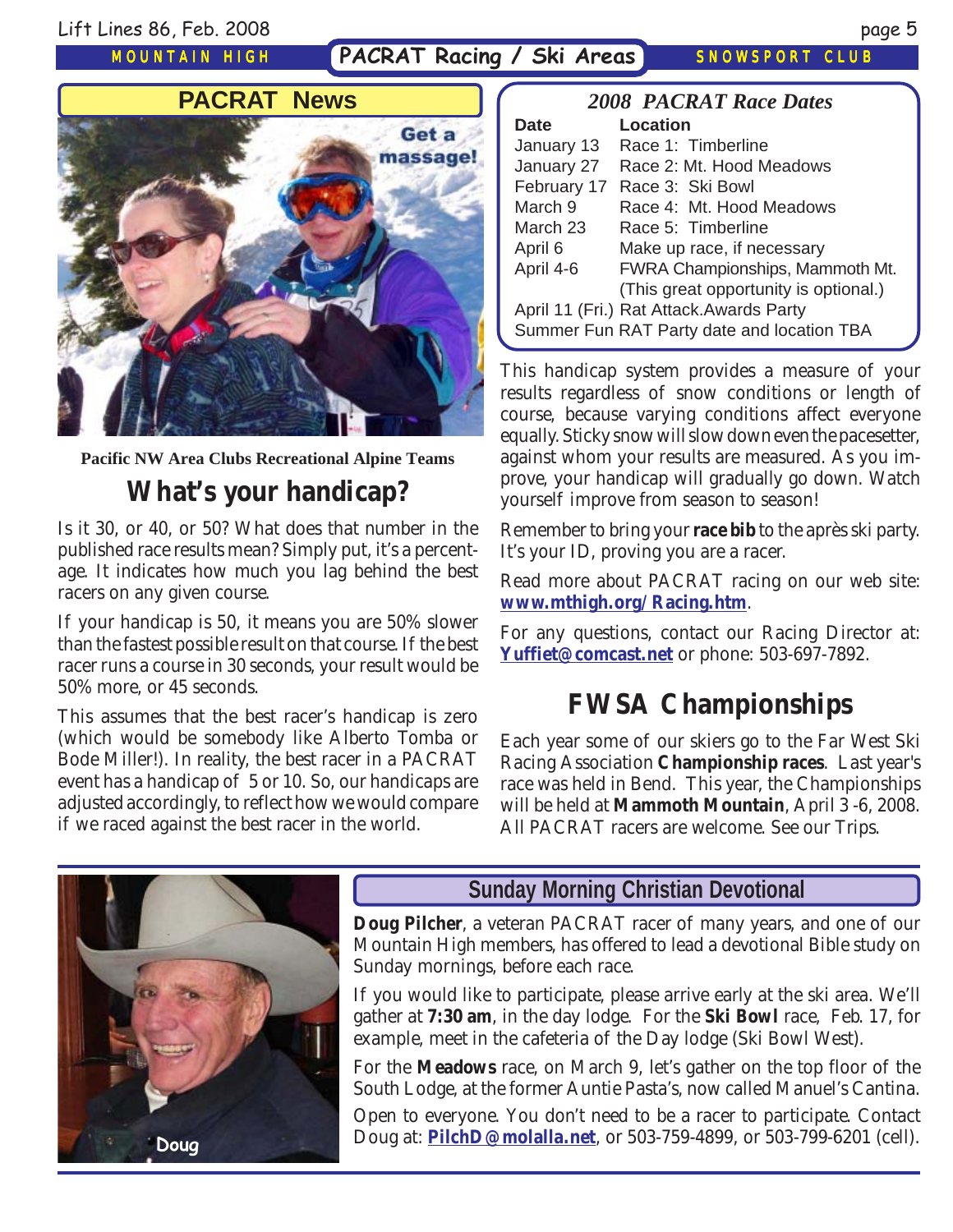MOUNTAIN HIGH **PACRAT Racing / Ski Areas** SNOWSPORT CLUB

page 6 Lift Lines 86, Feb. 2008

### **Race Charts**

**Roman Chamine**, a PACRAT racer on the "Rats R Us" team, has developed a method of converting our race results into charts, showing the results of our last 6 races (including many from the previous year).

The charts show how our individual handicaps fluctuate from race to race. In other words, we are not always consistent. The higher your handicap, the worse your results (the slower you are).



For example, take a look at the chart showing the results of the top 10 women racers. Notice the upswing that most have experienced in the last race. This clearly illustrates that most of us had problems on the steeper, icier course on Stadium at Meadows. We couldn't quite push the same way as we can on a less intimidating course at Timberline (the race before), where our handicaps were generally lower (i.e. better).

## **Race Videos (from Meadows)**

**Bruce Kuper** has made 3 new short videos available for us to watch on U-Tube. All were taken with his helmet-cam. Just click here to watch, or go to our Videos page on our web site.

#### **[PACRAT 2008 01 27 Race 1 Red Course](http://www.youtube.com/watch?v=3wPg2-jRJYo)**

**[PACRAT 2008 01 27 Race 2 Blue Course](http://www.youtube.com/watch?v=vzVVnhvqESU)**

**[2008 01 27 Slow Trees](http://www.youtube.com/watch?v=Rt6dRS6ELuM)**

## **Next race at Ski Bowl**

#### **Feb. 17 (Sunday)**

Our next race is at Ski Bowl West. Turn off right into the parking lot, just before Government Camp. The race will be on the Dog Leg trail. Lift tickets for racers will be \$33 (regularly \$39), Show your bib at the indoor ticket counter.

The apres ski party will be held at the Mt. Hood Museum, hosted by the Bergfreunde ski club.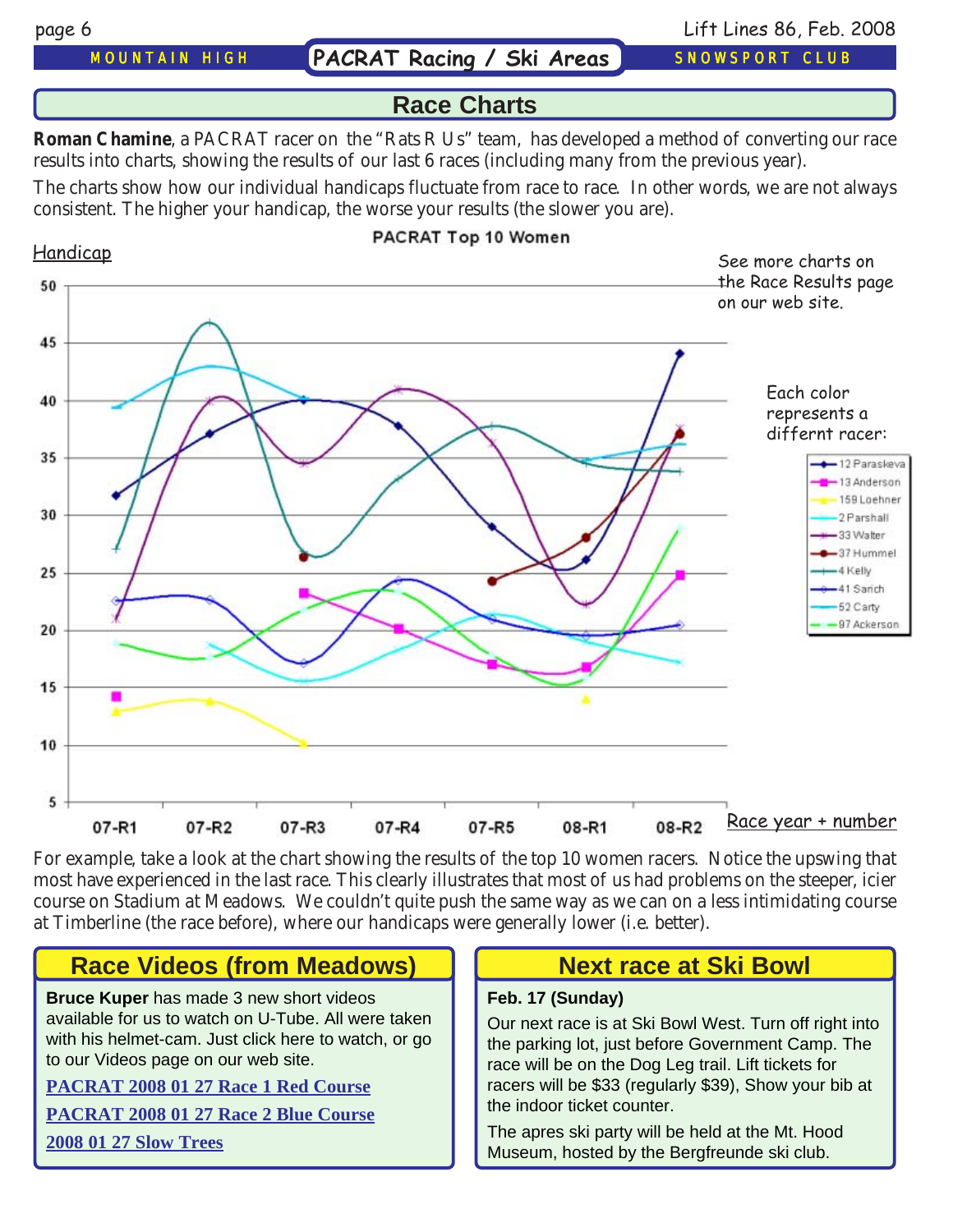**Serious Fun + Fundraising SNOWSPORT CLUB** 

ski or snowboard.

### **Oregon Cancer Ski Out - March 2 & 3, 2008**

#### **Background**

The Oregon Cancer Ski Out was started in 1988 by **Larry Chadwick** and a small group of people who were saddened and frustrated by the loss of family and friends to cancer. Determined to provide a meaningful way to bring people together from all walks of life in the fight against cancer, they started the Oregon Cancer Ski Out on a shoestring and a hope. They knew it had to be meaningful, affordable and above all, it had to be fun…serious fun!

The first year netted \$**600** – not much, but enough to

keep the spirit alive. Last year (**2007**) the Oregon Cancer Ski Out gave \$**40,000** to our beneficiaries. A big "thank you" to all of you who participated last year! Thanks to our generous sponsors and dedicated race participants, guests and volunteers, over \$515,000 as been raised for beneficiaries in the past 20 years.

Today over **250** people head up to Mt. Hood Meadows each year to raise funds to support cancer research and education programs.

### **The Beneficiaries**

**Willamette Falls Hospice** & **Hospice of the Gorge**: Providing compassionate home care and family support for terminally ill patients.

**OHSU Cancer Institute**: researching causes and cures for cancer

**Candlelighters**: supporting programs for children with cancer and their families.

### **Get INVOLVED!**

• Enter a TEAM. Find 4 other friends and put together a team. You'll never know how much fun fundraising can be until you give Cancer Ski Out a try.

• Become a Corporate Sponsor. Your corporate dollars will be put to work directly supporting OCSO beneficiaries, not underwriting the event.

• Volunteer. Volunteers needed for one or both days.

• Call the Ski Out office for detailed info: 971-221-5872

### **What is the Oregon Cancer Ski Out**

• This is a two (2) day race based on consistency, not speed.

• This "racing" event is unusual because it is consistency which matters, not overall speed. The winning team is the one with the closest handicapped team

• We have teams of five (5) members. The teams can be made up of men, women and children. They can either

times (with all team members' times added) between Sunday's and Monday's races. It doesn't matter how slow or fast each racer is, as long as their times are consistent. Last year's winning team had only 1 second difference in the team times between the 2 days!!

• The top ten (10) teams will be awarded prizes donated by Joe's Sports and More Store.

### **Event Schedule**

**Saturday March 1st :** Coaches Challenge golf tourney (check the website for information)

**Sunday, March 2** – Mt Hood Meadows – Finish Line 8:30 am Registration & breakfast 10:00 am Racing begins

**Cowboy Up Party** – Best West-

ern Hood River Inn:

5:00 pm Hospitality room at the Hood River Inn 6:30 pm Dinner – Columbia Room 11:00 pm Casino Prize Drawing

**Monday, March 3** - Mt Hood Meadows – Finish Line 8:30 – 9:30 am Breakfast 9:30 am Racing begins 3:00 pm Team awards

#### **Registration – Online or by Mail**

Register your 5-Member Team for the Oregon Cancer Ski Out Today! Registration is limited to only 34 teams. (A \$170 non-refundable deposit is required to hold your team's place)

Go to **[www.cancerskiout.org](http://www.cancerskiout.org/)** for full event details and to register on-line and pay by credit card.

Or, complete the registration form and return by mail. Checks made payable to: Oregon Cancer Ski Out

Mail to: Oregon Cancer Ski Out PO Box 1484

Wilsonville, OR 97070

Registration fee include: two breakfasts and lunches, Cowboy Up for Cancer Dinner Party, Dance & Casino, two day lift tickets, participant gifts and race fees for all five team members.

Early Registration: \$850.00 (by Dec. 15, 2007) Late Registration: \$1,000.00 (after Dec. 15, 2007)

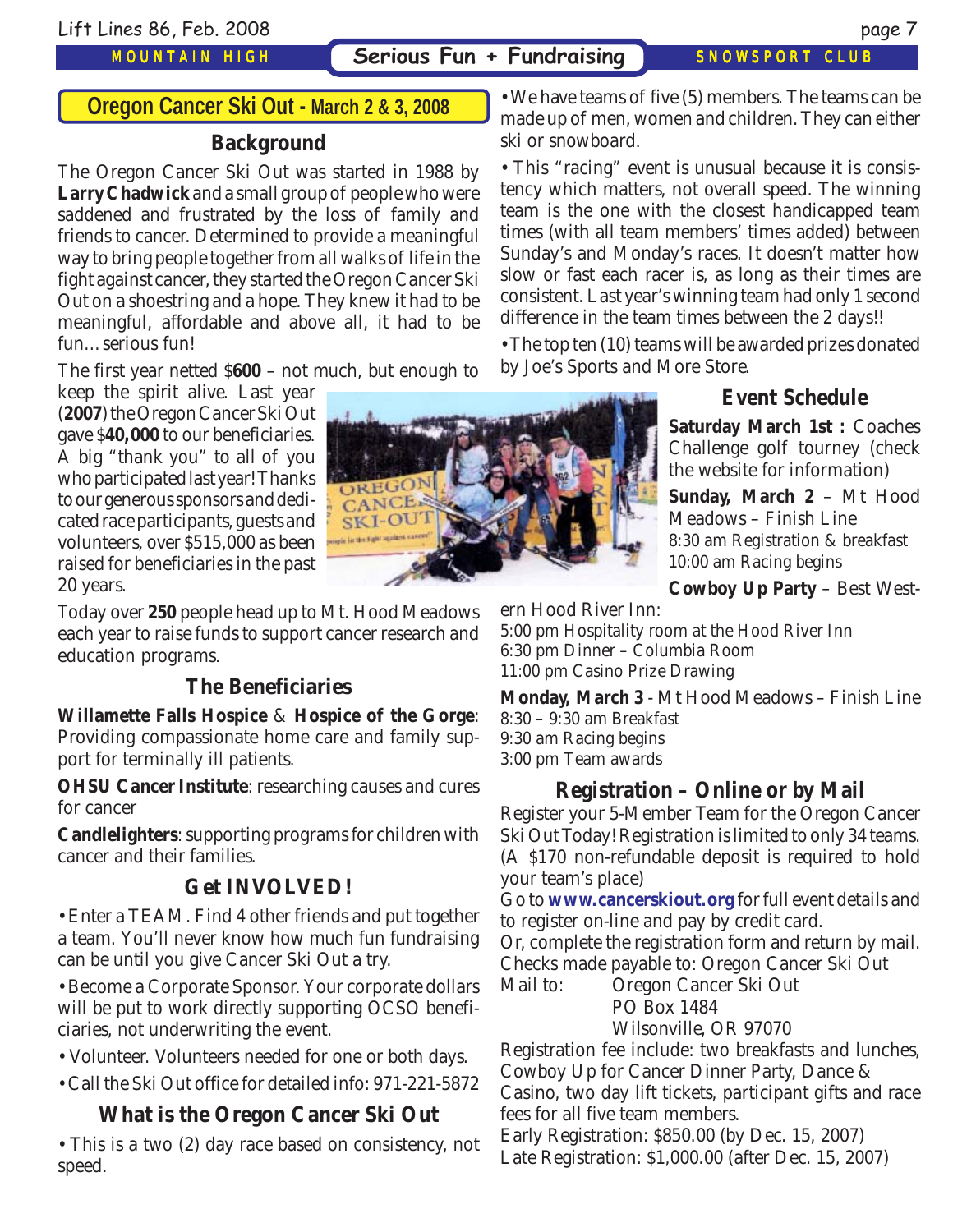

page 8 Lift Lines 86, Feb. 2008

## **NW Ski Club Council "Ski Day" at Meadows**

**March 22, 2008.** (Saturday) Let's all ski Mt. Hood on this day! An all-clubs get together on the slopes, followed by a wine tastingand hors d'oeuvres receptions at the Huckleberry Inn in Government Camp, from 3:30 to 6:00 pm.

The NWSCC also plans to offer a bus to Mt. Hood Meadows that day, which will stop at the Huckleberry Inn on the way back, for the festivities.



Meet us on the mountain or take the bus.

Bus departs Portland at 7:30 a.m. (location TBD)

Cost: **\$15** per person for Bus and Après Ski Event (till the bus fills up).

**\$10** per person for Après Ski Event only (3:30 -5:30 pm)

For info, contact: **Debbi Kor**, 503-682-1563 or email: **iju[stwannarun@aol.com](mailto:Ijustwannarun@aol.com)**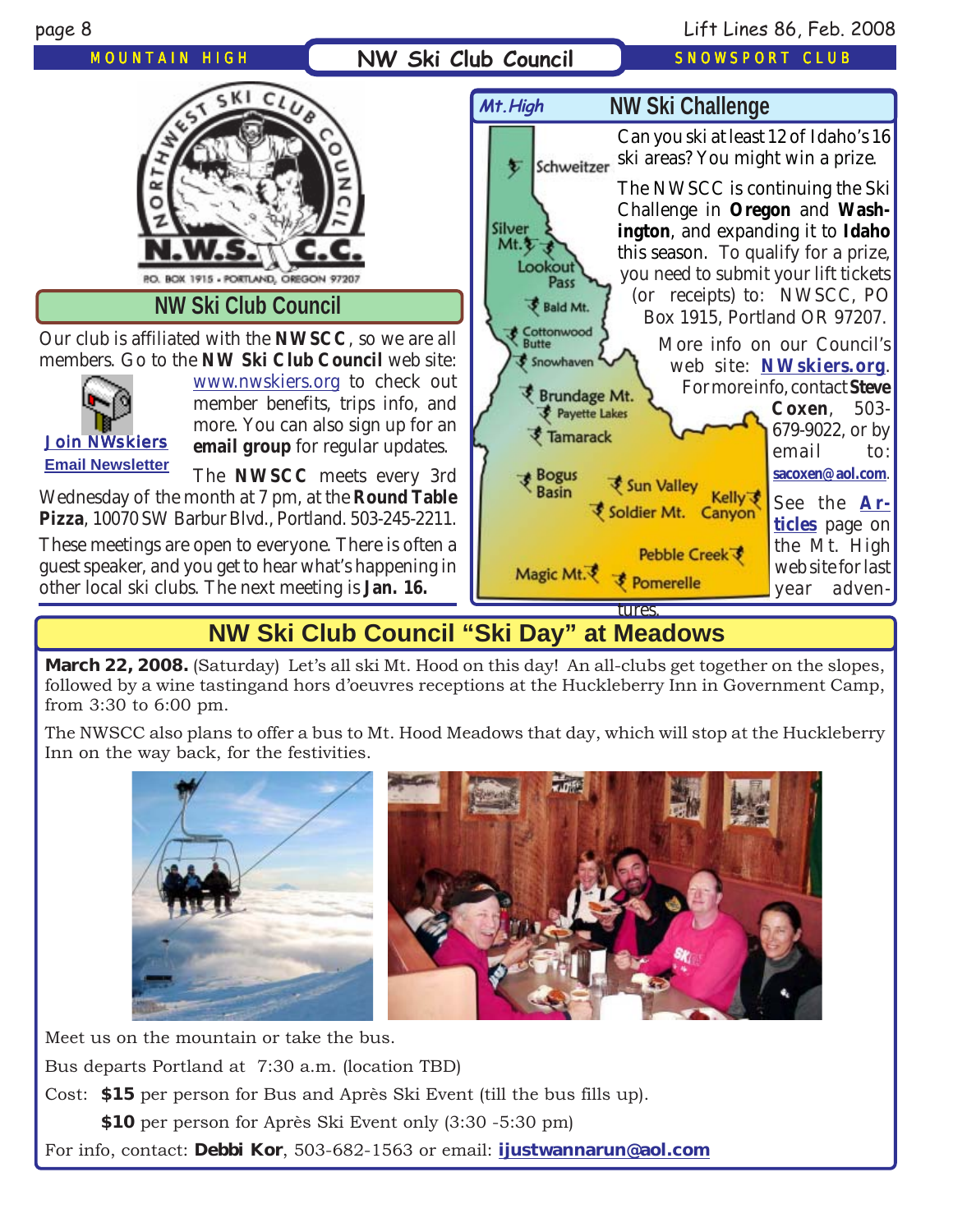#### Lift Lines 86, Feb. 2008 page 9

#### MOUNTAIN HIGH

#### **NWSCC Sun Valley**

**February 6-10, 2008.** A family trip organized by the Skiyente Ski Club.

This will be a driving trip, open to everyone, including skiers under 21, so this is a great trip to bring your kids and grandchildren on.

**Price:** \$488 - \$688, depending on type of lodging. Send \$100 deposit to Skiyente Ski Club, P.O. Box 56342, Portland OR 97238.

#### Contact: **Colleen Walter**, **[colleenski2002@yahoo.com](mailto:colleenski2002@yahoo.com)**



## **NWSCC** Sun Valley  $\bigoplus$  *Mt. High* Whistler cabin  $\bigoplus$

#### **February 10-16, 2008.**



6 nights lodging / 5 days skiing,

Carpooling. Cost= \$**235** includes lodging, daily breakfast, lunch & dinner. Everyone

is encouraged to cook a dinner.

Lodging in a cabin 5 minutes north of Whistler village. Shuttle bus to the lifts every 20 minutess.

Discounted tickets are additional at \$65 Canadian (the best internet price next year will be over \$67)

Contact **Bill Leeper**: 503-639-2603.

## *M+.HighSunny South bus trip*



Trips SNOWSPORT CLUB

**Feb. 15-18** A  $3$ -day/ 3night trip over Presidents' Day weekend. We'll leave Portland

on Friday at noon. We will also pick up passengers in Eugene, at 2 pm.

Saturday: Ski **Warner Canyon** Saturday: Ski **Mt. Shasta**. Sunday: Ski **Mt. Ashland**

We'll stay at the Stratford Inn in Ashland for 2 consecutive nights.

**Price:** \$250 (lodging & transportation, and continental breakfasts), plus approx. \$90 for all 3 lift tickets.

**Contact: [Linda McGavin](mailto:Trips@mthigh.org)** or **[Emilio](mailto:Emilio2000@earthlink.net) [Trampuz](mailto:Emilio2000@earthlink.net)**.



#### **March 14-16, 2008**.

**Mystery trip**

A fun 2-day/2night bus trip to a mystery location. Bring some mystery food to share on the bus! We'll leave Friday around 5 pm, and get back Sunday, abt. 8 pm.

**Skiing:** Lots of variety, long meandering cruisers, scary steeps, and easy tree skiing. **Lodging:** We'll stay in one charming place both nights. Continental breakfast included. There are other eateries nearby too.

**Bus ride:** Fun and games, prizes, jokes, etc.

**Price:** Approximately \$**200** (lodging & transportation, plus approx. \$70 for 2 lift tickets. Trip price is based on 30 people. For each additional 2 people, the price for everyone will go down by \$4 .

#### **Contact: [Linda McGavin](mailto:Trips@mthigh.org)** or **[Emilio Trampuz](mailto:Emilio2000@earthlink.net)**.

**Reservations:** Send a \$100 deposit made out to Mt. High Snowsport Club, and mail it to PO Box 2182, Portland, OR 97208. Use **[Dough Transmittal Form](http://www.mthigh.org/Documents/DOUGH%20TRANSMITTAL%20FORM.pdf)**.

## Mt.High Mystery trip **Detail Mut.High Lake Tahoe / Heavenly** a <del>↓</del>



**Mar. 29 - Apr.3, 2008** A 5-day trip (Saturday - Thursday).

**Skiing:** Heavenly is our main destination, with 4,800 acres and 3,500 vertical feet, and slopes in both California and Nevada. But, we'll visit other places too.

**Lodging:** Lakeland village condos, 1-4 bedrooms, full kitchen, hot tub, heated pool, sauna, free shuttles, 1 mile to the lifts.

and 2 more are on the way! Fly to Reno (on your own),  $\,$  or

drive, or rent a car.. Janice can help you carpool with others. (You can link this trip with the Far West Championships at Mammoth. **Gordy** will organize vans or rental cars from Reno to Mammoth.)

**Price:** \$400 includes: (See flyer on our web site.)

- \* 5 nights lodging, in shared condo.
- \* 2 of 3 days lift ticket to Heavenly
- \* Wine & cheese welcome party, \* Breakfast
- \* Shuttle around town and to Heavenly gondola or tram.

Contact **Janice Jessen**: **[jessen@iinet.com](mailto:jessen@iinet.com)**

Send \$100 deposit. Use **[Dough Transmittal form](http://www.mthigh.org/Documents/DOUGH%20TRANSMITTAL%20FORM.pdf)**, p.11.

*Much more info on these and other trips on our web site: [www.mthigh.org/Trips.htm](http://www.mthigh.org/Trips.htm).*

 $\blacksquare$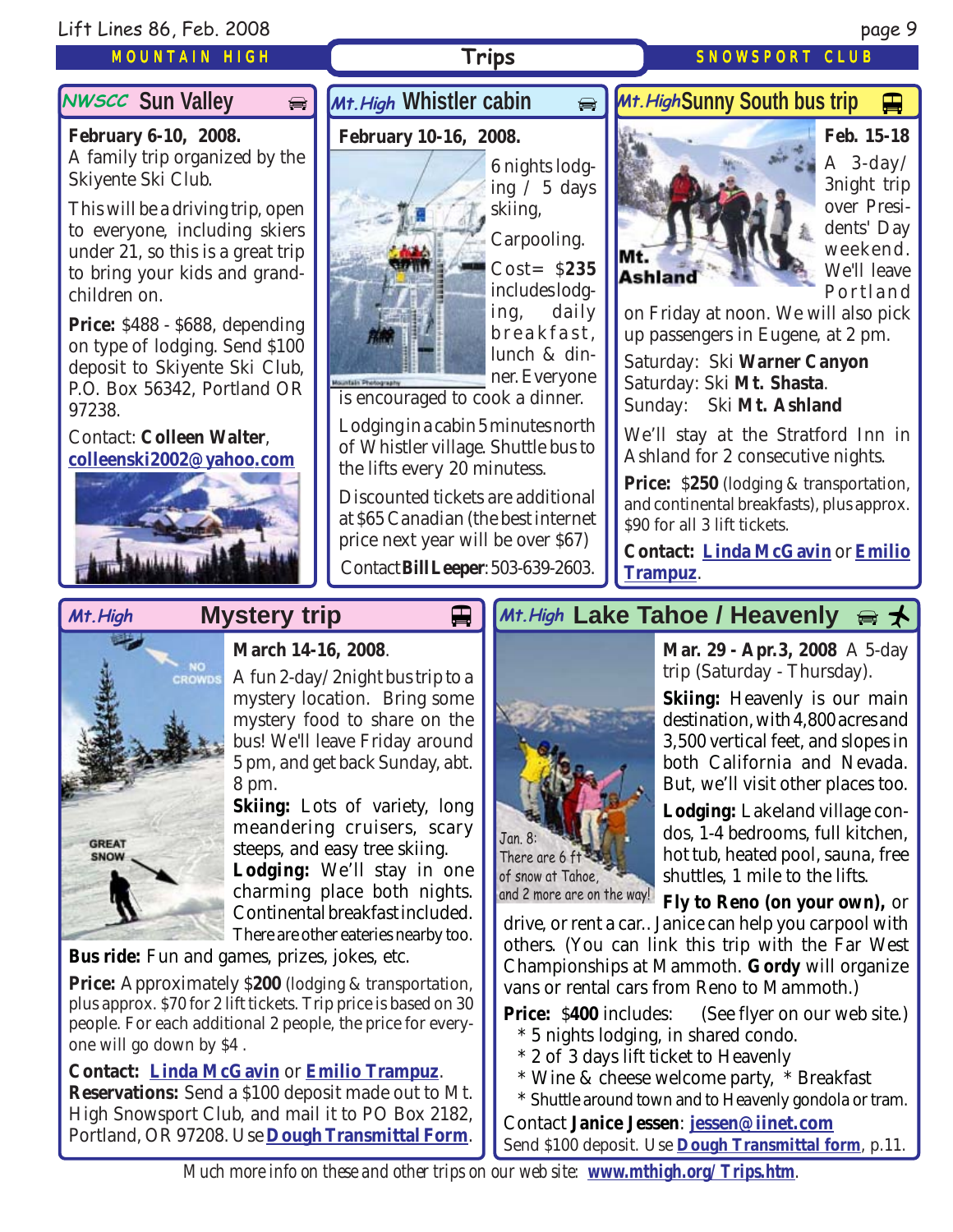## **FWSA Mammoth Mt.: Far West Championships <del> 【</del>大**

**April 3 - 6, 2008.** Our PACRAT racers can participate in the usual Slalom and GS races, for an additional \$45 fee. But, this trip is open to non-racers too.

This trip will be coordinated with the Lake Tahoe trip (see page 9). Each trip is independent, but if you



are already at Lake Tahoe, might as well visit Mammoth Mt. too.

Gordy will organize SUV or van rentals from Reno airport (for both people flying in just for this event, as well as for those extending their trip after the Lake Tahoe trip. Contact **Gordon Lusk**: **[GordyLusk@hotmail.com](mailto:gordylusk@hotmail.com)**.

Make your own room reservations before March 5, 2008 for special group rates at The Village at Mammoth, Juniper Springs Resort, and the Mammoth Mountain Inn. For reservations, call **1-800-626-6684**, and mention group rates for **Far West**.

You can also book online at: **[www.mammothmountain.com](http://www.mammothmountain.com/)**. Use group ID: 2725, Password: 370004430, Password: Far West.

**Innsbruck - Austria Sampler trip Bergfreunde**



**Feb. 1 - 11, 2008**. All NWSCC club members are invited to join the Bergfreunde ski club on this trip to Innsbruck, the capital of the Tyrol region. Cobble-stone streets, castles, palaces, museums. Ideal sightseeing vacation, with optional downhill or crosscountry skiing.

田大

There are seven ski areas around Innsbruck, with free bus transfers included. A total of 63 lifts. Also 12 nearby cross-country ski areas with 110 miles of prepared trails.

Accommodations at the 4-star Hotel Maximillian, near the Old Town of Innsbruck.

Price of \$**1,424** includes the following:

- \* Round trip airfare from Portland, on Lufthansa.
- \* Private group bus transfers from airport to htoel.
- \* 9 nights lodging in 4-star Hotel Maximillian, in Innsbruck.
- \* Breakfast daily, plus 2 dinners, one of which is a Tyrolean mountain hut party night.
- \* Club Innsbruck Card: free bus to ski areas; ski pass discounts.
- \* Escorted from Portland by Bob Burns.

Trip Capt. - **Bob Burns** at **503-524-5261** or **[bob@inkjetman.com](mailto:bob@inkjetman.com)** (put Innsbruck in the subject line)

### page 10 Lift Lines 86, Feb. 2008

MOUNTAIN HIGH **Trips SNOWSPORT CLUB** 

## FWSA Les Trois Vallees <del>人</del>

### **March 7 - 15, 2008.**

This is a Far West trip to France, to the 3 Valleys: "**[Les Trois Vallees](http://www.mthigh.org/Trips.htm#Les_Trois_Vallees)**", offering 200 lifts, and 540 sq. miles of terrain.

Optional Aix-en-Provence (3 nights) and Paris (4 nights) posttrip, extends it to March 21.



Basic Ski Week package \$**1390** pp double occupancy, which includes:

\* Round-trip Air-France non-stop flight from Seattle, SFO or LAX.

\* 7 nights lodging at the ski-in/skiout 3-star Hotel Montana - Breakfast and dinner daily;

\* Hotel features sauna, fitness gym and indoor pool.

\* All European air and ground to & from hotels and airports. All local city taxes, resort fees and all other known fees in all hotels.

This is an incredible deal you don't want to miss!

Not Included: Int'l Departure taxes and fuel surcharge - around \$270.

Post extension trip \$895 (optional).

For more details go to: **[http://](http://www.fwsa.wbees.com/f/2008_European_Ski_Week.pdf ) [www.fwsa.wbees.com/f/](http://www.fwsa.wbees.com/f/2008_European_Ski_Week.pdf ) [2008\\_European\\_Ski\\_Week.pdf](http://www.fwsa.wbees.com/f/2008_European_Ski_Week.pdf )**

Deposit: \$200 to Far West Ski Association, c/o Norm Azevedo, 901 Sousa Dr., Walnut Creek, CA 94597-2922.

Contact Norm at 1-925-944-9816 or **[fwsatravel@sbcglobal.net](mailto:fwsatravel@sbcglobal.net)**.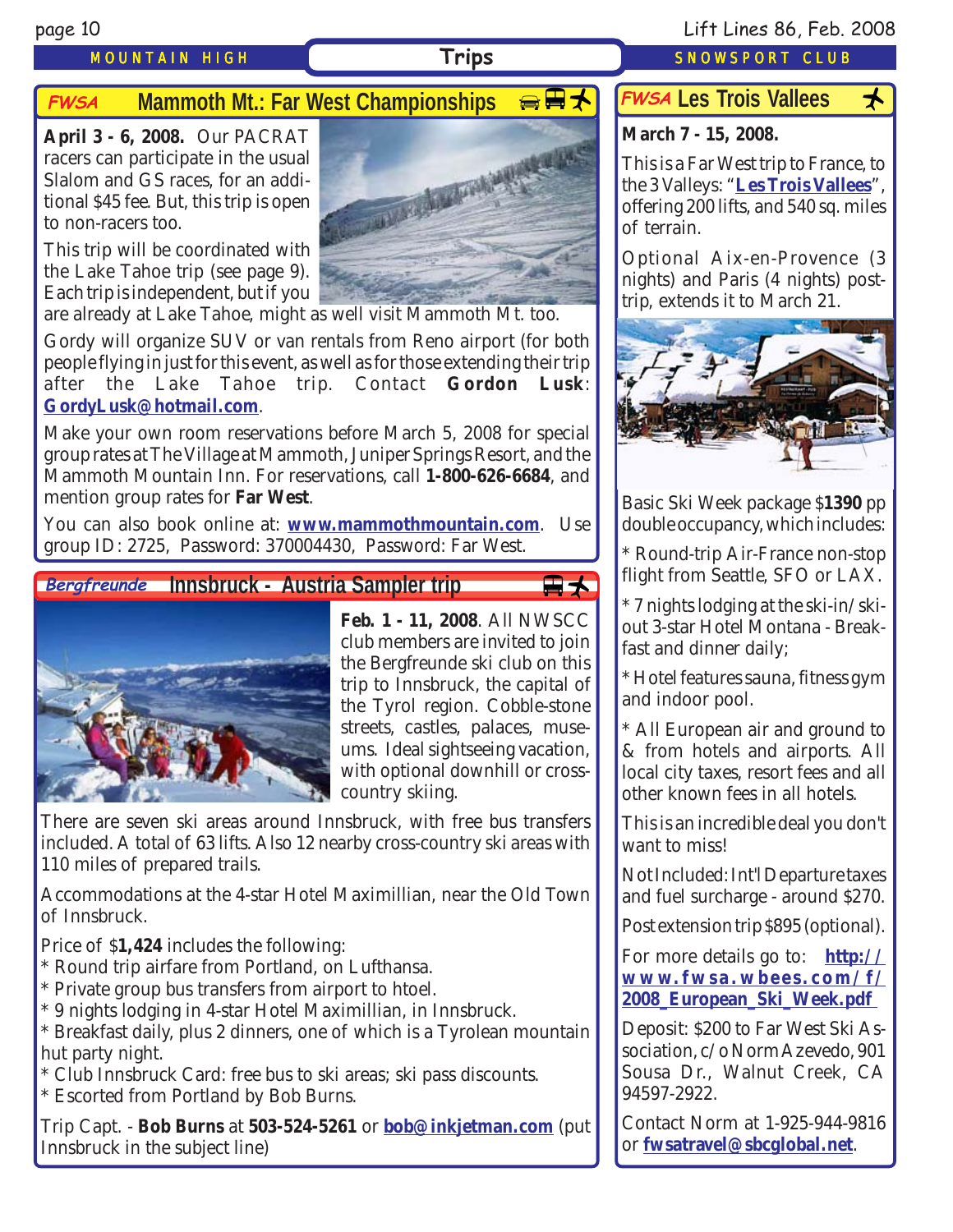## **Contacts / Club info**

#### SNOWSPORT CLUB



**Mountain High Meeting**

*Usually 1st Tuesday of the month.*

**Feb. 5 (Tue.)**: Open to all who want to get more involved with the club. This is an organizational meeting to plan future events.

Gather at 6:30 pm. Start at 7 pm.

Location: **Round Table Pizza,** 10070 SW Barbur Blvd., near Capitol Hwy.

Eees gonno be a party!!! **March 20** (Thursday). 6:30 pm.

 **Mountain High Social (Quarterly Party)**

Instead of a regular Pizza Party, we'll try something different for our quarterly get-together. We'll gather at: **Cactus Jack's**, 4342 S.W. Beaverton-Hillsdale Hwy., Portland, OR 97221 503-977-2161.

This is a Tex-Mex restaurant/bar with a buffet of beef and chicken tacos, rice, beans, chips and dips.

Put it on your calendar. Be there!

### **Mountain High snowsport club contacts:** General information: *inf[o@mthigh.org](mailto:info@MtHigh.org)*

|                               | <b>President:</b>             | Gary Stevenson, | H: 503-257-6368,                   |  | Web site: www.mthigh.org               |  |
|-------------------------------|-------------------------------|-----------------|------------------------------------|--|----------------------------------------|--|
|                               | <i><b>Vice-President:</b></i> | Terry White,    | H: 503-781-4558.                   |  | TWhite223@msn.com                      |  |
|                               | <b>Secretary:</b>             | Sue Snelling,   | H: 503-774-8747,                   |  | OptomistSue@comcast.net                |  |
|                               | <b>Treasurer:</b>             | Kurt Krueger,   | H: 503-625-1492.                   |  | telek2@att.net                         |  |
|                               | <b>Race Director:</b>         | Bruce Ellison,  | H: 503-697-7892.                   |  | Yuffiet@comcast.net                    |  |
|                               | <b>Newsletter Editor:</b>     |                 | Emilio Trampuz, H: 1-503-378-0171, |  | info@mthigh.org                        |  |
|                               | <b>Activities Director:</b>   | Jaxine Harris,  | H: 503-692-9719,                   |  | JaxineAH@msn.com                       |  |
|                               | <b>Golf:</b>                  | Cal Eddy,       | H: 503-631-3115,                   |  | W: 503-805-8606, baebaw@ccwebster.net  |  |
|                               | Mid-week skiing               | George Yun      | H: 503-697-3055.                   |  | boar2m@msn.com                         |  |
|                               | <b>NWSCC Rep:</b>             |                 | Debbi Kor-Lew, H: 503-682-1563,    |  | W: 503-988-5138, ijustwannarun@aol.com |  |
|                               | <b>Trip Directors:</b>        |                 | Linda McGavin, H: 503-652-2840,    |  | Trips@mthigh.org                       |  |
|                               |                               | Janice Jessen.  | H: 503-636-0687.                   |  | jessen@iinet.com                       |  |
| <b>DOUGH TRANSMITTAL FORM</b> |                               |                 |                                    |  |                                        |  |

For all Mt. High activities, make check payable to: "**Mountain High Snowsport Club**" Mail to: Mountain High Snowsport Club, PO Box 2182, Portland, OR 97208.

| PLEASE PRINT CLEARLY:                       | [ ] New membership                                                                                                                                                                                                           | [ ] Renewal |                         |               | Whereas the Mountain High Snowsport Club ("Club") is an orga-<br>nization of fun loving ADULTS whose events are organized by<br>members who volunteer their efforts for the enjoyment of their                                                                                                                      |
|---------------------------------------------|------------------------------------------------------------------------------------------------------------------------------------------------------------------------------------------------------------------------------|-------------|-------------------------|---------------|---------------------------------------------------------------------------------------------------------------------------------------------------------------------------------------------------------------------------------------------------------------------------------------------------------------------|
|                                             |                                                                                                                                                                                                                              |             |                         |               | fellow members and friends, please remember when I partici-<br>pate in Club events I do so at my own risk. Sporting activities,                                                                                                                                                                                     |
| Address:                                    |                                                                                                                                                                                                                              |             |                         |               | indeed, any activity, includes inherent risks. I will evaluate my<br>own abilities and responsibilities and join in the Club fun as a                                                                                                                                                                               |
|                                             |                                                                                                                                                                                                                              |             |                         |               | responsible and considerate adult. I will not hold the Club or any<br>Club officer liable for the consequences of my decisions and my<br>behavior. The bottom line is, stuff just happens sometimes and                                                                                                             |
|                                             |                                                                                                                                                                                                                              |             |                         |               | the club volunteers are not to be blamed for helping us have fun.<br>Besides, the Club has no assets, except for a leftover banner,<br>some balloons, or a couple of empty beer bottles with the Club's                                                                                                             |
| <b>Email Preferences:</b><br>[ ] No changes | - Newsletter (once a month): [ ] yes, link only [ ] yes, complete file<br>- Club news & events (between newsletters): [ ] yes [ ] no<br>(same as last year) - Other ski news (NWSCC, FWSA, ski areas, trips): [ ] yes [ ] no |             |                         | $[ ]$ no      |                                                                                                                                                                                                                                                                                                                     |
|                                             | Please take my money, and apply it toward the following Ski Club fun stuff:                                                                                                                                                  |             |                         |               | Deposit?Paidinfull?                                                                                                                                                                                                                                                                                                 |
|                                             | <b><math>\Box</math> Membership Dues</b> (Oct. 1, 2007 - Sep. 2008): Single (\$25); couple (\$40)                                                                                                                            |             |                         |               |                                                                                                                                                                                                                                                                                                                     |
|                                             | <b>D</b> PACRAT Racing 2007/08 Total: \$85 Team name: __________________                                                                                                                                                     |             | $\sqrt[6]{\frac{1}{2}}$ |               |                                                                                                                                                                                                                                                                                                                     |
|                                             | $\Box$ Sternwheeler cruise (September 30, 2007)                                                                                                                                                                              |             |                         |               |                                                                                                                                                                                                                                                                                                                     |
|                                             | □ Southern Oregon bus trip (Feb. 15-18, 2008) Total \$250. Deposit \$100                                                                                                                                                     |             |                         | $\frac{1}{2}$ |                                                                                                                                                                                                                                                                                                                     |
|                                             | Mystery bus trip (Mar. 14-16, 2008) Total \$200. Deposit \$100                                                                                                                                                               |             |                         | $\frac{1}{2}$ |                                                                                                                                                                                                                                                                                                                     |
|                                             | Lake Tahoe trip (Mar. 29- Apr. 3, 2008) Total \$400. Deposit \$100                                                                                                                                                           |             |                         |               | $\frac{1}{2}$ $\frac{1}{2}$ $\frac{1}{2}$ $\frac{1}{2}$ $\frac{1}{2}$ $\frac{1}{2}$ $\frac{1}{2}$ $\frac{1}{2}$ $\frac{1}{2}$ $\frac{1}{2}$ $\frac{1}{2}$ $\frac{1}{2}$ $\frac{1}{2}$ $\frac{1}{2}$ $\frac{1}{2}$ $\frac{1}{2}$ $\frac{1}{2}$ $\frac{1}{2}$ $\frac{1}{2}$ $\frac{1}{2}$ $\frac{1}{2}$ $\frac{1}{2}$ |
|                                             |                                                                                                                                                                                                                              |             |                         |               |                                                                                                                                                                                                                                                                                                                     |
|                                             |                                                                                                                                                                                                                              |             |                         |               |                                                                                                                                                                                                                                                                                                                     |
|                                             |                                                                                                                                                                                                                              |             |                         | Date:         |                                                                                                                                                                                                                                                                                                                     |